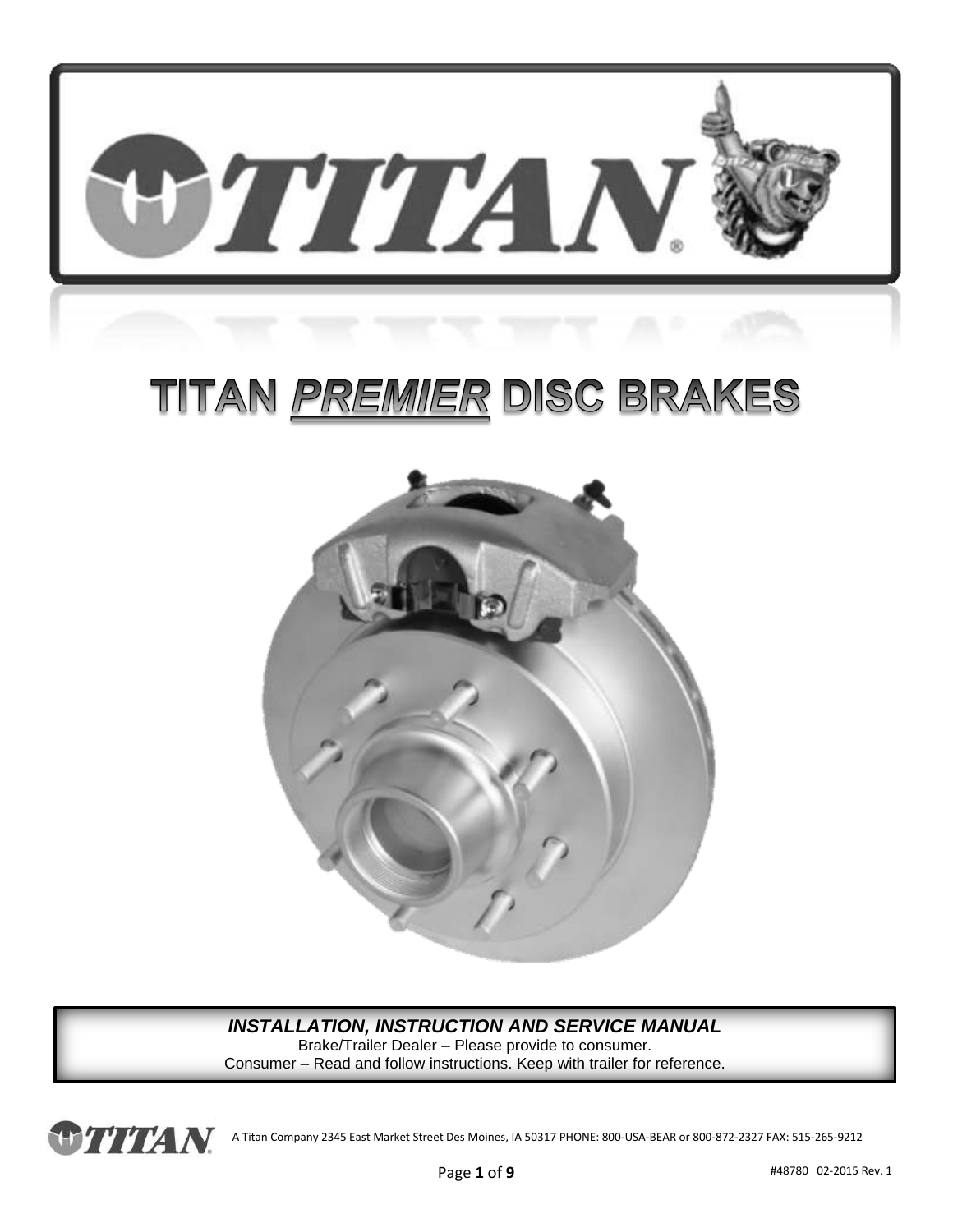## **Table of Contents**

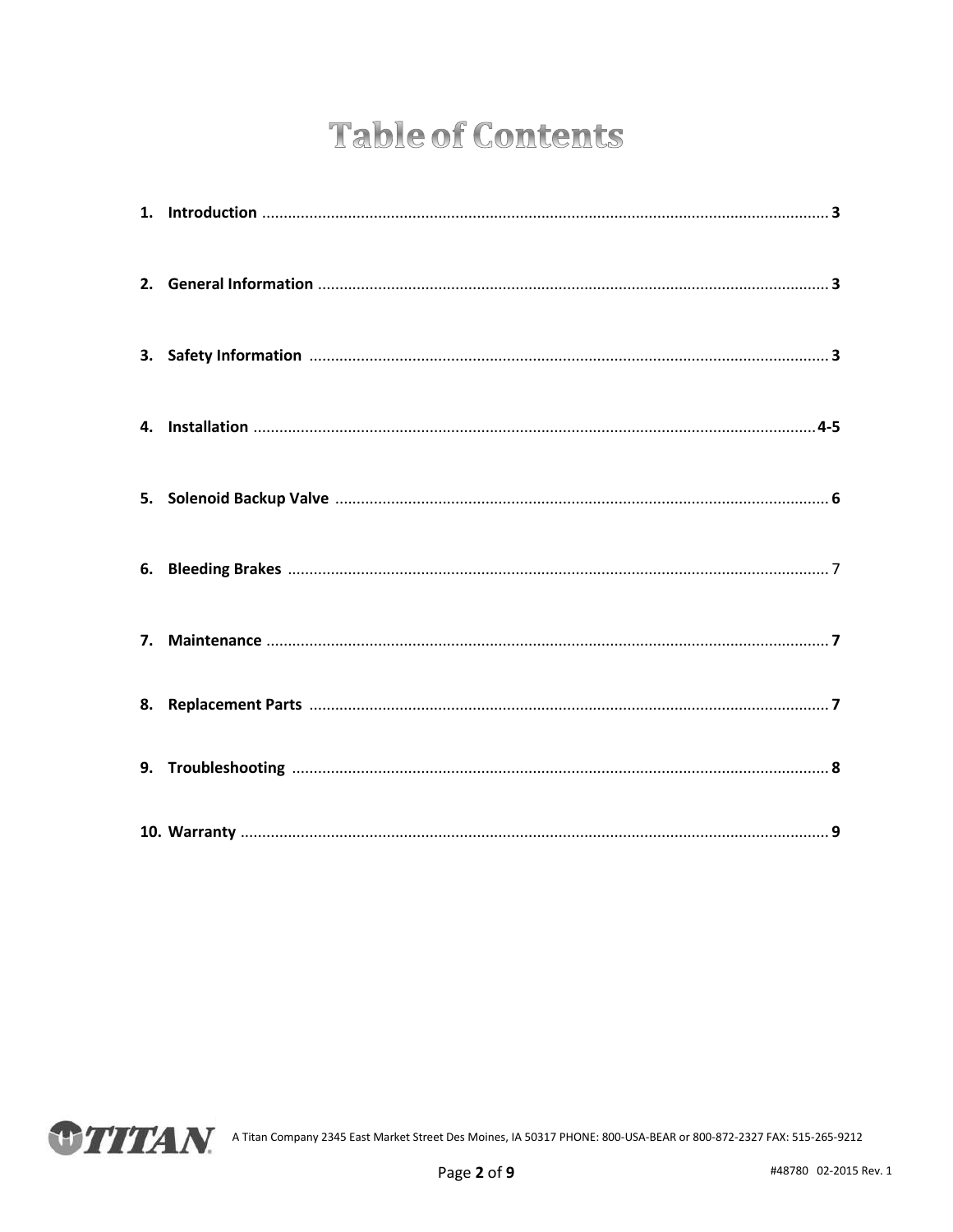## Introduction

Thank you for purchasing a TITAN *Premier* Disc Brake system. Disc brakes provide positive benefits over drum brakes including longevity, better performance, and less maintenance than comparable drum brakes. Disc Brakes provide more sustained braking performance over repeated use due to improved cooling capabilities vs. drum brakes.

## **General Information**

TITAN *Premier* Disc Brake systems are for trailers rated up to 24,000 pound Gross Vehicle Weight Rating (GVWR).

TITAN *Premier* Disc Brakes are designed to work with surge actuators or electric over hydraulic brake actuators, both of which TITAN produces. See our Actuators catalog for information on these products.

TITAN *Premier* Disc Brakes are designed as an integral hub and rotor cast as a single component. Following casting and machining processes, wheel studs are pressed into finished rotors. TITAN *Premier* Disc Brake coating is Dacromet, which provides excellent corrosion resistance over zinc plating, giving several years of added protection for your brake components with proper maintenance.

## **Safety Information**

- 1) Brake installation, maintenance, or repair should ONLY be performed by qualified persons who have training or knowledge of brakes and brake systems
- 2) When installing, maintaining, or repairing TITAN equipment, wear eye protection as well as other necessary personal protective equipment.
- 3) TITAN equipment must be maintained in safe working order at all times. Trailer equipment should be inspected before, during, and after use for wear and damage.
- 4) Perform frequent and regular inspection of trailer and equipment.
	- a. Rotors Evidence of scoring, cracks, warping, excessive wear, or excessive heat.
	- b. Pads Evidence of uneven or excessive wear.
	- c. Brake Actuator Proper brake fluid levels. No contaminants in fluid.
	- d. Caliper and Brake Lines Hose connections are tight, fix brake fluid leaks.
	- e. Fasteners Bolts and fasteners are tight.
- 5) Confirm brake actuator being used can supply enough hydraulic pressure and volume to actuate disc brakes. As a common rule, disc brakes require more pressure and larger volume of fluid than drum brakes of same size.
- 6) Use DOT3 or DOT4 brake fluid. Failure to use correct brake fluid may result in brake failure.
- 7) Be familiar with state laws in operation of towed vehicles, especially with regard to brake and braking requirements. Towing a trailer may require additional braking time and distance. Allow for this in driving habits while towing.
- 8) Make certain equipped trailer is safely supported at all times during installation, maintenance or repair.
- 9) After every hookup, test and confirm trailer brake system is operating correctly and adequately before transportation on roads.

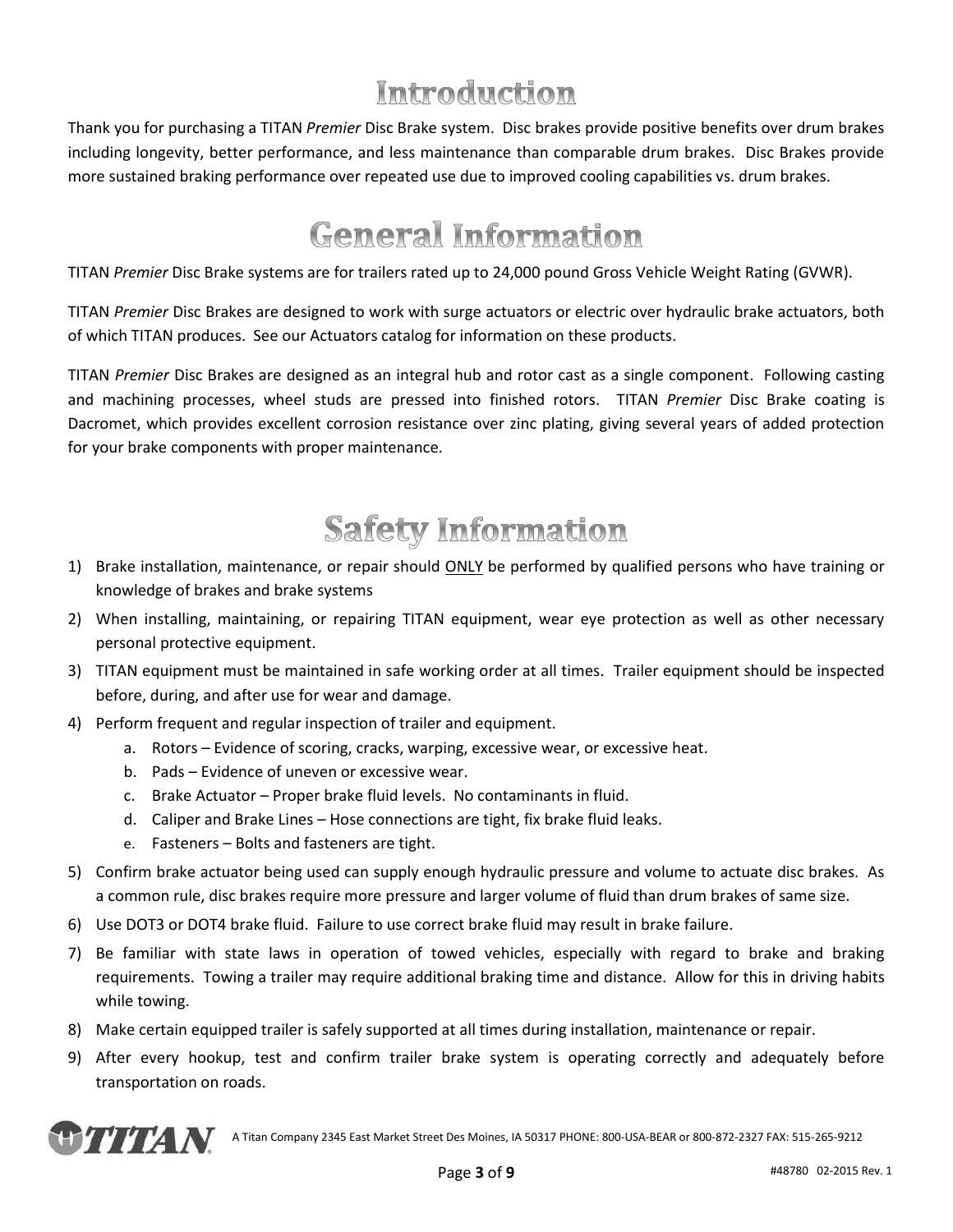## Installation



- 1. Before installing disc brakes, verify components being installed match and have correct specifications. Check bearing diameters of spindle to match hub and brake flange dimensions to caliper bracket. For surge actuators or electric hydraulic brakes, verify ability to support disc brakes. Disc brakes require higher pressures and volumes of fluid versus drum brakes to operate properly.
- 2. If applicable, remove old equipment off axle spindle and brake flange. Retain washer <9>, slotted nut <10>, and cotter pin <11> (or other retaining device). These components will be reused during installation and do not come with disc brake kits. Although there are standard spindle sizes, it is possible these parts have unique specifications.
- 3. Clean face of brake flange. Mount caliper bracket <1> to brake flange. Caliper bracket mounts to spindle side (outside) of brake flange. When installing caliper bracket, recommended orientation should be 10 o'clock or 2 o'clock position. All calipers should be on same side of axle, such as, all installed on front side, or rear side.

## **A** NOTICE **A**

When installing brakes on tandem or triple axle trailers, it is recommended that brakes are installed on **ALL** axles. This is so trailer GVWR does not exceed total braking capacity. For example, a 14,000 GVWR tandem axle trailer, with one set of brakes, has braking capacity of 7,000 lbs, one-half GVWR. It is advised to check with local state laws including states traveled through on brake regulations.

Note: IF brakes must not be installed on all axles, recommendation is that brakes are installed on rear most axle(s) to reduce risk of skidding during braking.

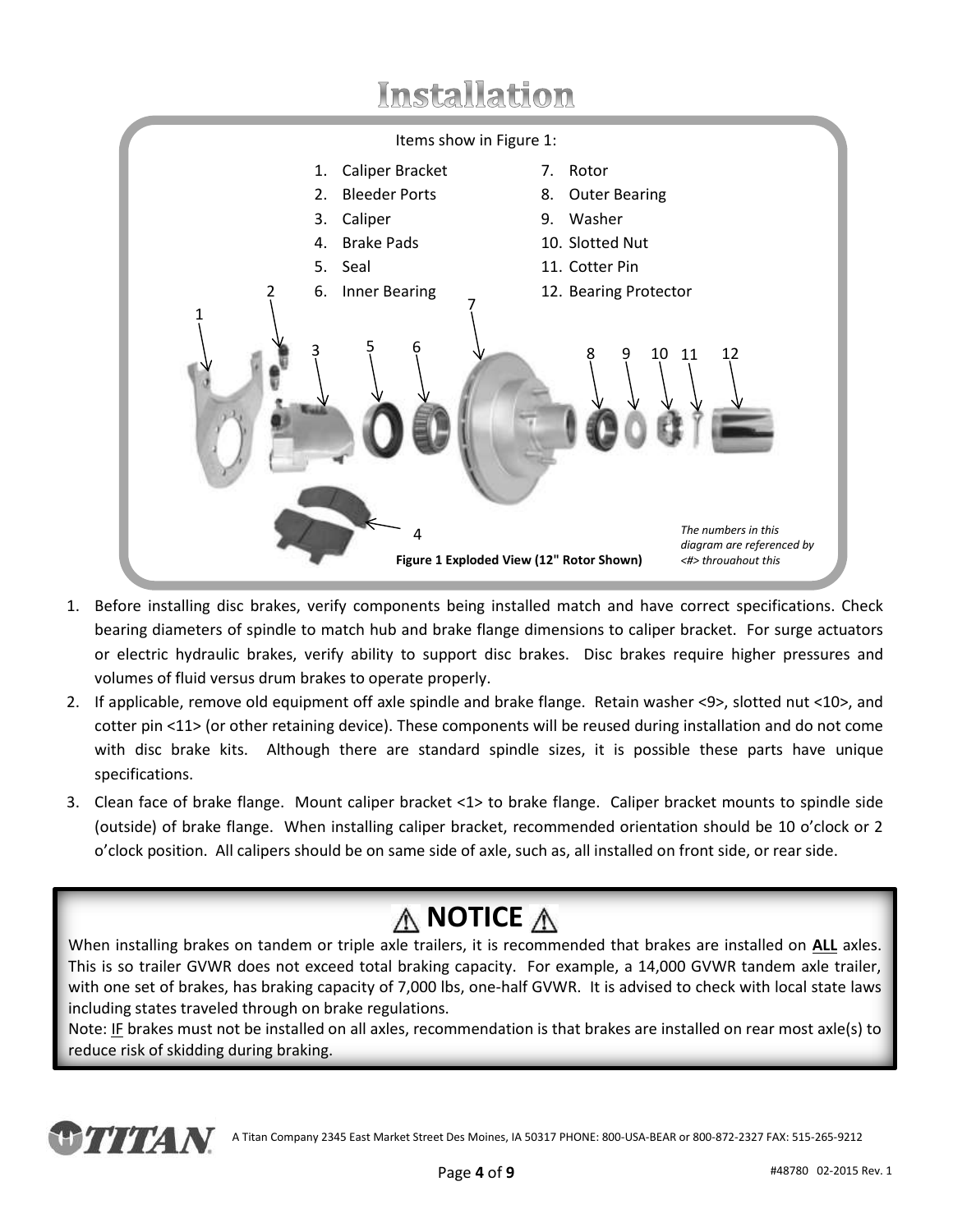# Installation (cont.)

- 4. Pre-pack bearings <6, 8> with high temperature grease. Install inner bearing <6> and seal <5> in hub rotor unit <7>. Slide hub rotor onto spindle. Install outer bearing <8>, washer <9>, and slotted nut <10>.
- 5. Once Step 4 items are installed back onto spindle, rotate rotor slowly while tightening slotted nut <10> to 50 ftlbs. Loosen slotted nut removing all torque. Do not rotate hub while slotted nut is loose. Finger tighten slotted nut until snug. Back slotted nut off until first slot lines up with hole in spindle shaft. Install cotter pin <11> and secure. Nut will rotate a small amount with cotter pin installed.
- 6. When mounting caliper, orient with bleeder port <2> pointing up. If caliper has two bleeder ports, bleed from highest bleed screw during Step 8. Install caliper <3> with brake pads <4> onto caliper bracket <1> by sliding opening between brake pads over rotor <7>. Use two caliper guide bolts to attach caliper to caliper bracket. Torque caliper guide bolts to 40-50 ft-lbs.



### **WARNING**

TITAN uses a floating caliper design. Do not paint guide bolts or guide bolt sleeves. Doing so will inhibit caliper movement and reduce functionality of brake system.

- 7. Check clearances around all brake components including rotor, caliper bracket, and caliper. Make sure rotor spins freely. (Drag should decrease significantly after roughly 100 miles of use.) Caliper should slide slightly on guide bolts with some effort.
- 8. Attach brake lines to caliper making sure all connections are tight and without leaks. Once complete, begin process of bleeding brakes. See section on Bleeding Brakes for detailed instructions.
- 9. Once bleeding is completed, install wheel per manufacturer's specs. As a general rule, follow Figure 3 for tightening order of wheel nuts. Tightening wheel nuts in this order helps ensure concentricity of wheel assemblies. Torque wheel nuts to manufacturer's specs.



**Figure 3 Wheel Nut Tightening Pattern**

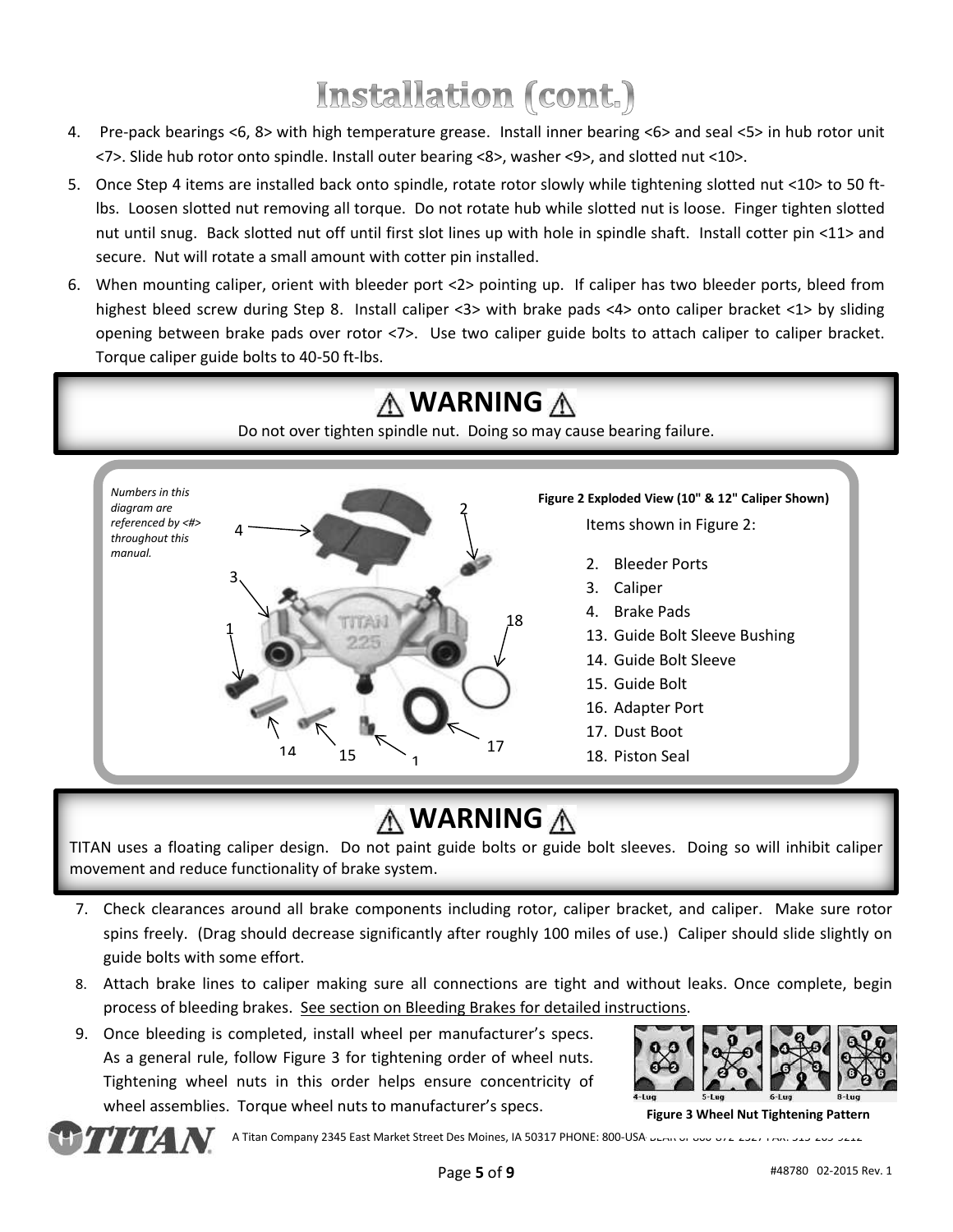## **Solenoid Backup Valve**

#### *(For Surge Brake Trailers Only)*

For surge brake trailers, a backup valve is typically required to allow backing up of trailers. This is due to disc brakes working well in either a forward or reverse direction when paired with a surge actuator. Unlike disc brakes, uni-servo drum brakes require very little pressure to work in forward direction, and much greater pressure in reverse direction. This allows tow vehicles to overpower brakes during backing up without a backup valve. This can also be alleviated by installing free-backing drum brakes.



Checklist for disc brakes:

 $\Box$  Make sure backup solenoid is screwed directly into back of master cylinder. No fittings should be used between master cylinder and backup solenoid. Confirm solenoid has correct orientation. Male threads of solenoid screw directly into master cylinder.

Note: If backup solenoid is not used, ensure orifice connector on back of master cylinder hole size is 1/8" (.125") to allow for disc brakes to work properly.

□ Confirm solenoid is wired to back-up light circuit. A distinct click sound will be heard when tow vehicle's transmission is switched into reverse. See Figure 4 for wiring instructions for TITAN's solenoid backup valve. Note location for tightening valve to master cylinder.

### **WARNING**

- Confirm actuator installed is designed for disc brakes. Failure to do so may result in premature brake wear or brake failure.

- NEVER tighten or loosen solenoid by small hex fitting on top of solenoid. Only tighten by bottom larger portion as shown in Figure 4. Failure to do so can cause internal damage to solenoid.

- Never tow trailers equipped with surge actuator and backup solenoid if backup light circuit is **ON** other than when tow vehicle's transmission is in reverse. This may cause brake system to be disabled during transporting.

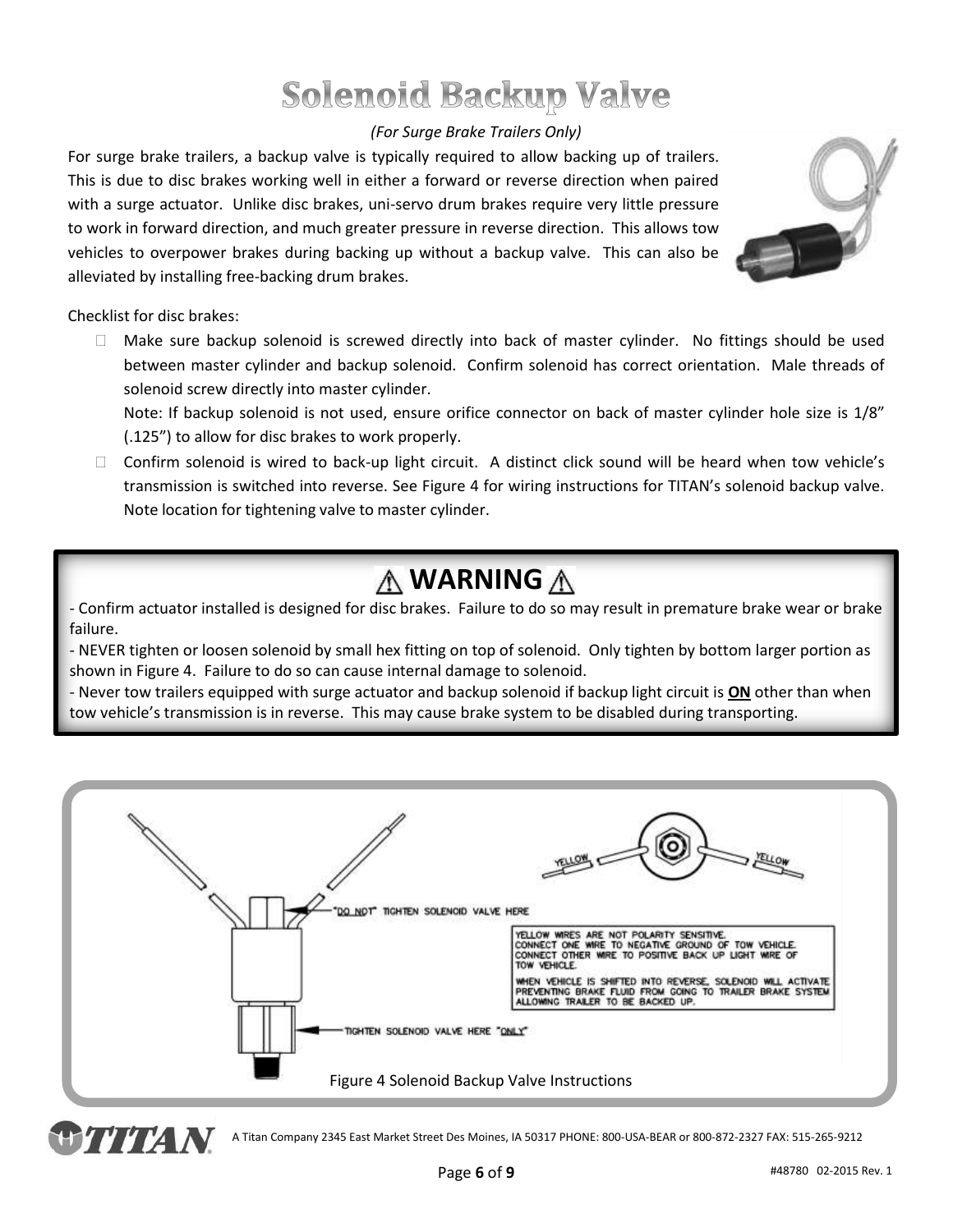## **Bleeding Brakes**

Instructions are to be used with actuator manufacturer's instructions for filling and bleeding brakes. These instructions pertain to surge and electric over hydraulic actuator units.

## **WARNING**

-Use fresh DOT3 or DOT4 brake fluid from sealed container. DO NOT reuse brake fluid. Failure to use fresh brake fluid increases chance of brake failure.

-Use care when handling brake fluid. DO NOT allow brake fluid to contact painted surfaces. It will damage surface finishes. Wipe up spills immediately and wash area with water.

-This is a high pressure system. ALL air must be removed. Any air in brake lines will cause brakes not to function properly. Bleed brake system completely.

- 1. Confirm all brake lines run flat as possible. Air bubbles gather in high spots. Doing this helps reduce chances of air pockets forming at locations away from bleeder ports.
- 2. For surge actuators, set trailer so actuator is low as possible, and brake calipers high as possible during bleeding process. This helps direct air bubbles to calipers to be bleed.
- 3. Install bleeder hose (A small section of hose run into clear container partially filled with brake fluid and submerged. This is to observe bubbling) on top bleeder port of caliper farthest from actuator.
- 4. Pressurize system using actuator manufacturer's suggested method. Making sure an adequate amount of fluid is in reservoir. Never allow master cylinder to run dry as entire bleeding process will need to be restarted if air is introduced into brake lines. Once brake lines are pressurized, open top bleeder port on caliper one turn. Brake fluid will vent to atmosphere through this opening. Before depressurizing system, close bleeder port securely to prevent air being reintroduced into brakes lines.
- 5. Caliper bleeding is finished once no air is released. Repeat Step 3 & 4 for each caliper working closer to actuator.
- 6. Following bleeding, verify bleeder valves are closed. Fill master cylinder with DOT3 or DOT4 fluid. Install cap.
- 7. Check proper function of actuator and brakes before transport.

#### **Maintenance**

- 1. Perform these checks before each and every towing:
	- □ Visually check brake components (See Safety Information: Page 4, Section #4).
	- Test actuator and brake function before transport.
	- Check fluid levels in brake reservoir. Use actuator manufacturer's guidelines for filling and maintaining fluid levels.
- 2. Wash brake components after exposure to salt or other corrosives to prevent premature wear.
- 3. Occasionally during transport, check hub and brake assemblies for excessive heat that can be caused by dragging brakes. DO NOT TOUCH BRAKE COMPONENTS. Brake components can be extremely hot, especially after braking.

## **Replacement Parts**

| PARTIAL BRAKE COMPONENT LIST                                |                |  |  |
|-------------------------------------------------------------|----------------|--|--|
| <b>ITEM DESCRIPTION</b>                                     | TITAN PART #   |  |  |
| 10" Integral Hub/Rotor, Premier, 3.5K                       | TROTORHB10DAC  |  |  |
| 12" Integral Hub/Rotor, Premier, 5K & 6K                    | TROTORHB12DAC  |  |  |
| 13" Integral Hub/Rotor, 1/2" Lug, Premier, 7K               | TRTRHB13378DAC |  |  |
| 13" Integral Hub/Rotor, 9/16" Lug, Premier, 8K              | TRTRHB13389DAC |  |  |
| Caliper, Premier 225 (10" and 12" Rotors)                   | TDBC225DAC     |  |  |
| Caliper, Premier 250 (13" Rotor)                            | TDBC250DAC     |  |  |
| Caliper Pads 225, Premier                                   | TDBC2250PAD    |  |  |
| Caliper Pads 250, Premier                                   | TDBC2500PAD    |  |  |
| For complete list of parts, view this information online at |                |  |  |
| www.titan-intl.com/trailer-components                       | contact<br>or  |  |  |
| Customer Service at 1-800-872-2327.                         |                |  |  |

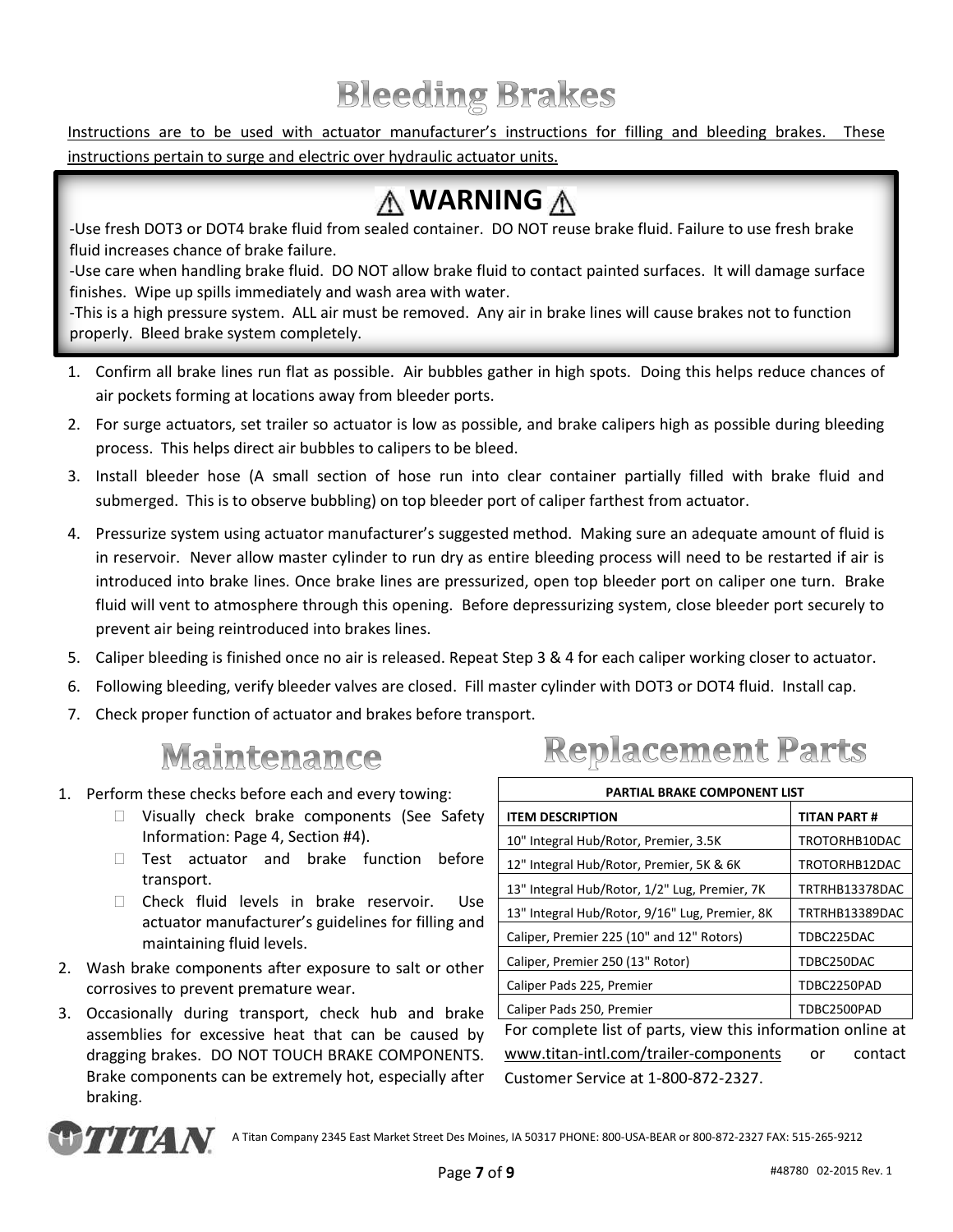#### **SYMPTOM: Weak Or No Brakes**

| <b>CAUSES</b>                                 | <b>REMEDY</b>                               |
|-----------------------------------------------|---------------------------------------------|
| Broken/Kinked Brake Line                      | Replace/Repair As Required                  |
| Air In Brake System                           | <b>Bleed Brake System</b>                   |
| <b>Excessively Worn Or Damaged Brake Pads</b> | Replace Brake Pads                          |
| Excessively Worn Or Damaged Rotor             | Replace Rotor                               |
| Overloaded Capacity                           | Lighten Load                                |
| <b>Malfunctioning Actuator</b>                | Troubleshoot System                         |
| Foreign Material In Brake Line                | Flush and Clean Thoroughly. Re-Bleed System |
| Low Hydraulic Fluid                           | Fill With New DOT3 or DOT4 Brake Fluid      |
|                                               | <b>Check Tightness Of Brass Adapters</b>    |
| Leaky Caliper                                 | Rebuild/Replace Caliper                     |

## **SYMPTOM: Locking/Dragging Brakes**

| <b>CAUSES</b>                                  | <b>REMEDY</b>                                                                                                                                                     |  |
|------------------------------------------------|-------------------------------------------------------------------------------------------------------------------------------------------------------------------|--|
|                                                | Check Tow Vehicle Back-Up Light Circuit. Check 12V<br>Solenoid. (Should Hear A "Click" When 12V DC Is Applied To<br>Lead Wire)                                    |  |
| (In Reverse) 12V Solenoid Valve Is Inoperative | Check Connection To Tow Vehicle Back-Up Light Circuit.                                                                                                            |  |
|                                                | Check Trailer Ground Connection (Do Not Depend On Hitch<br>Connection To Provide Ground.) Trailer Should Have<br>Dedicated Ground Wire Connected To Grounding Lug |  |
|                                                | Check For Foreign Material In Brake Lines. Flush Fluid                                                                                                            |  |
| <b>Caliper Piston Not Retracting</b>           | <b>Check For Internal Corrosion</b>                                                                                                                               |  |
|                                                | Check For Proper Movement On Guide Bolts. Adjust To<br>Proper Torque                                                                                              |  |
| Improper Fluid                                 | Flush And Replace With DOT3 or DOT4 Brake Fluid                                                                                                                   |  |
| Breakaway Cable Partially Engaged              | Inspect And Release Breakaway Cable Per Manufacturer's<br>Recommendations                                                                                         |  |
| Bent Guide Bolt/Caliper Mounting Bracket       | <b>Replace Damaged Components</b>                                                                                                                                 |  |
| Worn Wheel Bearings                            | Check Wheel Bearings And Raceways, Replace As Required                                                                                                            |  |
| <b>SYMPTOM: Noisy Brakes</b>                   |                                                                                                                                                                   |  |

| <b>CAUSES</b>                               | <b>REMEDY</b>                                  |  |
|---------------------------------------------|------------------------------------------------|--|
| <b>Caliper Mounting Bracket Bolts Loose</b> | Tighten/Replace As Necessary                   |  |
|                                             | Replace Caliper Bracket If Threads Are Damaged |  |
| Caliper Guide Bolts Loose                   | Apply Thread Locker. Tighten Bolts             |  |
| Spindle Nut Loose                           | Check Threads. Tighten To Specifications       |  |